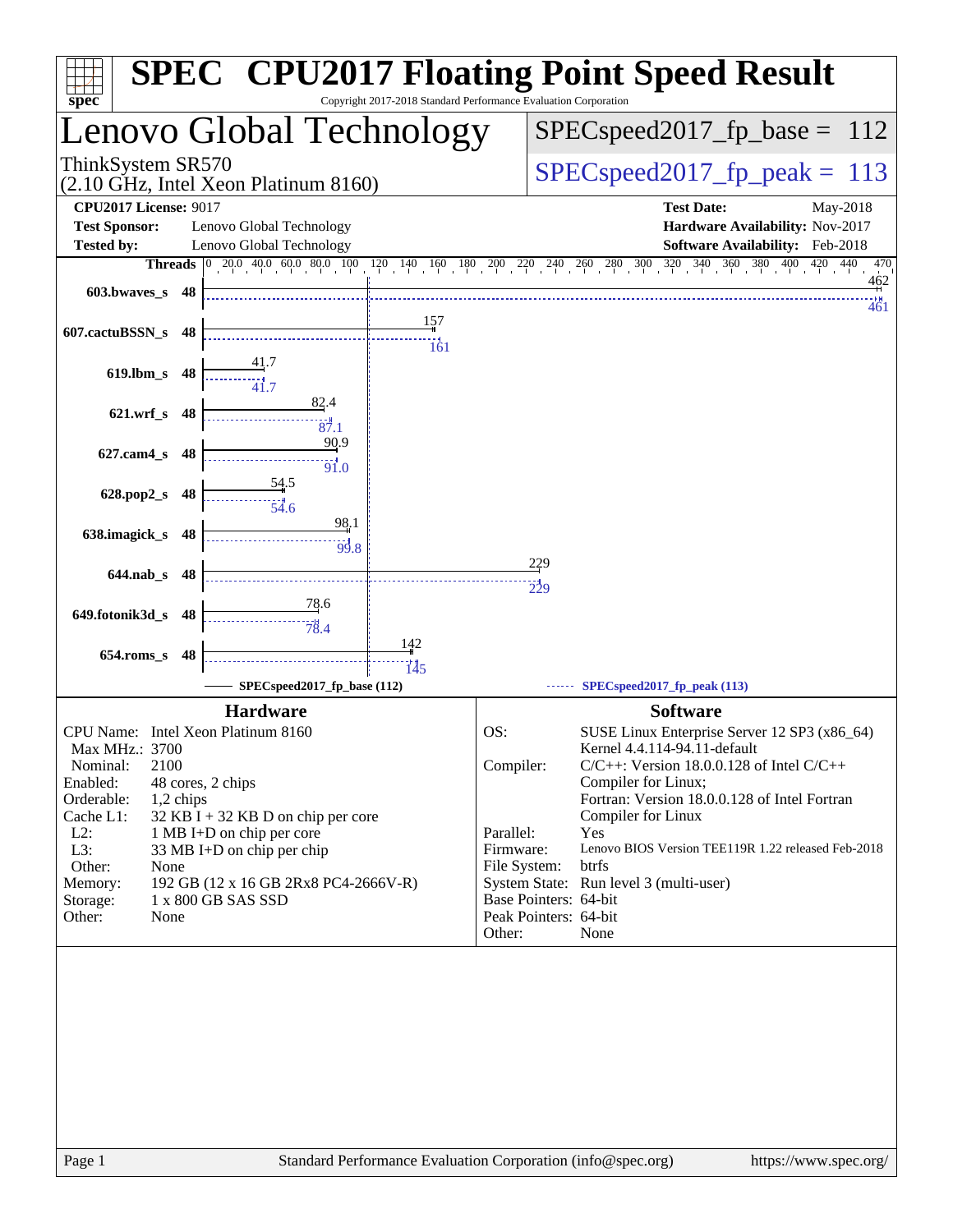

# Lenovo Global Technology

(2.10 GHz, Intel Xeon Platinum 8160)

ThinkSystem SR570<br>  $SPEC speed2017$  fp\_peak = 113 SPECspeed2017 fp base =  $112$ 

**[Test Sponsor:](http://www.spec.org/auto/cpu2017/Docs/result-fields.html#TestSponsor)** Lenovo Global Technology **[Hardware Availability:](http://www.spec.org/auto/cpu2017/Docs/result-fields.html#HardwareAvailability)** Nov-2017 **[Tested by:](http://www.spec.org/auto/cpu2017/Docs/result-fields.html#Testedby)** Lenovo Global Technology **[Software Availability:](http://www.spec.org/auto/cpu2017/Docs/result-fields.html#SoftwareAvailability)** Feb-2018

**[CPU2017 License:](http://www.spec.org/auto/cpu2017/Docs/result-fields.html#CPU2017License)** 9017 **[Test Date:](http://www.spec.org/auto/cpu2017/Docs/result-fields.html#TestDate)** May-2018

#### **[Results Table](http://www.spec.org/auto/cpu2017/Docs/result-fields.html#ResultsTable)**

|                  | <b>Base</b>                      |                |       |                |              | <b>Peak</b>    |       |                |                |              |                |              |                |              |
|------------------|----------------------------------|----------------|-------|----------------|--------------|----------------|-------|----------------|----------------|--------------|----------------|--------------|----------------|--------------|
| <b>Benchmark</b> | <b>Threads</b>                   | <b>Seconds</b> | Ratio | <b>Seconds</b> | <b>Ratio</b> | <b>Seconds</b> | Ratio | <b>Threads</b> | <b>Seconds</b> | <b>Ratio</b> | <b>Seconds</b> | <b>Ratio</b> | <b>Seconds</b> | <b>Ratio</b> |
| $603.bwaves$ s   | 48                               | 128            | 459   | 128            | 462          | 128            | 462   | 48             | <u>128</u>     | <b>461</b>   | 128            | 462          | 129            | 458          |
| 607.cactuBSSN s  | 48                               | 107            | 156   | 106            | 157          | 105            | 158   | 48             | 103            | 161          | 103            | <u>161</u>   | 104            | 161          |
| $619.1$ bm s     | 48                               | 126            | 41.6  | 126            | 41.7         | 126            | 41.7  | 48             | 126            | 41.7         | 126            | 41.7         | 128            | 40.8         |
| $621$ .wrf s     | 48                               | 161            | 82.3  | 160            | 82.4         | 160            | 82.6  | 48             | 152            | 87.1         | 153            | 86.5         | 151            | 87.5         |
| $627$ .cam4 s    | 48                               | 97.2           | 91.2  | 97.5           | 90.9         | 97.5           | 90.9  | 48             | 96.9           | 91.4         | 97.5           | 90.9         | 97.3           | 91.0         |
| $628.pop2_s$     | 48                               | 220            | 53.9  | 215            | 55.3         | 218            | 54.5  | 48             | 218            | 54.4         | 214            | 55.5         | 218            | 54.6         |
| 638.imagick_s    | 48                               | 147            | 98.1  | 147            | 98.1         | 145            | 99.6  | 48             | 145            | 99.4         | 145            | 99.8         | 145            | 99.8         |
| $644$ .nab s     | 48                               | 76.3           | 229   | 76.2           | 229          | 76.2           | 229   | 48             | 76.2           | 229          | 76.1           | 230          | 76.2           | 229          |
| 649.fotonik3d s  | 48                               | 116            | 78.6  | 116            | 78.6         | 116            | 78.6  | 48             | 116            | 78.6         | 120            | 76.2         | 116            | 78.4         |
| $654$ .roms s    | 48                               | 112            | 141   | <u>111</u>     | 142          | 110            | 143   | 48             | 112            | 141          | 108            | 146          | <u>109</u>     | <u>145</u>   |
|                  | $SPECspeed2017$ fp base =<br>112 |                |       |                |              |                |       |                |                |              |                |              |                |              |

**[SPECspeed2017\\_fp\\_peak =](http://www.spec.org/auto/cpu2017/Docs/result-fields.html#SPECspeed2017fppeak) 113**

Results appear in the [order in which they were run.](http://www.spec.org/auto/cpu2017/Docs/result-fields.html#RunOrder) Bold underlined text [indicates a median measurement](http://www.spec.org/auto/cpu2017/Docs/result-fields.html#Median).

#### **[Operating System Notes](http://www.spec.org/auto/cpu2017/Docs/result-fields.html#OperatingSystemNotes)**

Stack size set to unlimited using "ulimit -s unlimited"

#### **[General Notes](http://www.spec.org/auto/cpu2017/Docs/result-fields.html#GeneralNotes)**

Environment variables set by runcpu before the start of the run: LD\_LIBRARY\_PATH = "/home/cpu2017.1.0.2.ic18.0/lib/ia32:/home/cpu2017.1.0.2.ic18.0/lib/intel64" LD\_LIBRARY\_PATH = "\$LD\_LIBRARY\_PATH:/home/cpu2017.1.0.2.ic18.0/je5.0.1-32:/home/cpu2017.1.0.2.ic18.0/je5.0.1-64" OMP\_STACKSIZE = "192M"

 Binaries compiled on a system with 1x Intel Core i7-4790 CPU + 32GB RAM memory using Redhat Enterprise Linux 7.4 Transparent Huge Pages enabled by default Prior to runcpu invocation Filesystem page cache synced and cleared with: sync; echo 3> /proc/sys/vm/drop\_caches Yes: The test sponsor attests, as of date of publication, that CVE-2017-5754 (Meltdown) is mitigated in the system as tested and documented. Yes: The test sponsor attests, as of date of publication, that CVE-2017-5753 (Spectre variant 1) is mitigated in the system as tested and documented. Yes: The test sponsor attests, as of date of publication, that CVE-2017-5715 (Spectre variant 2) is mitigated in the system as tested and documented.

#### **[Platform Notes](http://www.spec.org/auto/cpu2017/Docs/result-fields.html#PlatformNotes)**

BIOS configuration: Choose Operating Mode set to Maximum Performance Hyper-Threading set to Disable

**(Continued on next page)**

Page 2 Standard Performance Evaluation Corporation [\(info@spec.org\)](mailto:info@spec.org) <https://www.spec.org/>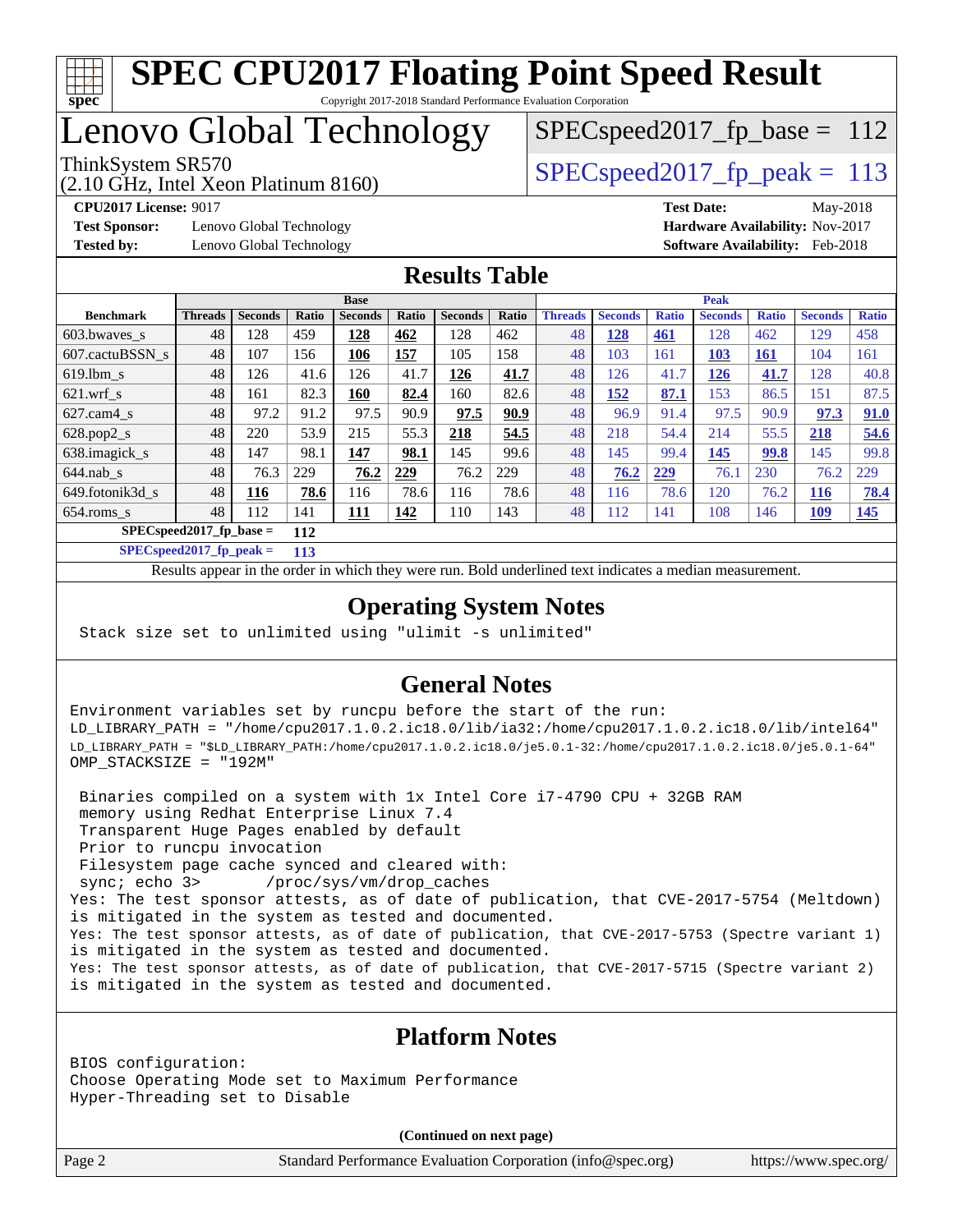| u<br>c<br>u<br>۰ |  |  |  |  |  |  |
|------------------|--|--|--|--|--|--|

# **[SPEC CPU2017 Floating Point Speed Result](http://www.spec.org/auto/cpu2017/Docs/result-fields.html#SPECCPU2017FloatingPointSpeedResult)**

Copyright 2017-2018 Standard Performance Evaluation Corporation

# Lenovo Global Technology

[SPECspeed2017\\_fp\\_base =](http://www.spec.org/auto/cpu2017/Docs/result-fields.html#SPECspeed2017fpbase) 112

(2.10 GHz, Intel Xeon Platinum 8160)

ThinkSystem SR570<br>  $(2.10 \text{ GHz})$  Intel Xeon Platinum 8160) [SPECspeed2017\\_fp\\_peak =](http://www.spec.org/auto/cpu2017/Docs/result-fields.html#SPECspeed2017fppeak) 113

**[Test Sponsor:](http://www.spec.org/auto/cpu2017/Docs/result-fields.html#TestSponsor)** Lenovo Global Technology **[Hardware Availability:](http://www.spec.org/auto/cpu2017/Docs/result-fields.html#HardwareAvailability)** Nov-2017 **[Tested by:](http://www.spec.org/auto/cpu2017/Docs/result-fields.html#Testedby)** Lenovo Global Technology **[Software Availability:](http://www.spec.org/auto/cpu2017/Docs/result-fields.html#SoftwareAvailability)** Feb-2018

**[CPU2017 License:](http://www.spec.org/auto/cpu2017/Docs/result-fields.html#CPU2017License)** 9017 **[Test Date:](http://www.spec.org/auto/cpu2017/Docs/result-fields.html#TestDate)** May-2018

#### **[Platform Notes \(Continued\)](http://www.spec.org/auto/cpu2017/Docs/result-fields.html#PlatformNotes)**

|                          | MONITOR/MWAIT set to Enable<br>Trusted Execution Technology set to Enable<br>DCU Streamer Prefetcher set to Disable<br>DCA set to Enable<br>Stale AtoS set to Enable<br>LLC dead line alloc set to Enable<br>Sysinfo program /home/cpu2017.1.0.2.ic18.0/bin/sysinfo<br>Rev: r5797 of 2017-06-14 96c45e4568ad54c135fd618bcc091c0f<br>running on linux-uru4 Mon May 14 16:18:46 2018<br>SUT (System Under Test) info as seen by some common utilities.<br>For more information on this section, see |                                                                                                                                                                                                                                                                                                                                                                                                        |                       |  |  |  |  |  |  |
|--------------------------|---------------------------------------------------------------------------------------------------------------------------------------------------------------------------------------------------------------------------------------------------------------------------------------------------------------------------------------------------------------------------------------------------------------------------------------------------------------------------------------------------|--------------------------------------------------------------------------------------------------------------------------------------------------------------------------------------------------------------------------------------------------------------------------------------------------------------------------------------------------------------------------------------------------------|-----------------------|--|--|--|--|--|--|
|                          |                                                                                                                                                                                                                                                                                                                                                                                                                                                                                                   | https://www.spec.org/cpu2017/Docs/config.html#sysinfo                                                                                                                                                                                                                                                                                                                                                  |                       |  |  |  |  |  |  |
| 2                        | From /proc/cpuinfo<br>"physical id"s (chips)<br>48 "processors"<br>cpu cores $: 24$<br>siblings : 24                                                                                                                                                                                                                                                                                                                                                                                              | model name: $Intel(R)$ Xeon $(R)$ Platinum 8160 CPU @ 2.10GHz<br>cores, siblings (Caution: counting these is hw and system dependent. The following<br>excerpts from /proc/cpuinfo might not be reliable. Use with caution.)<br>physical 0: cores 0 1 2 3 4 5 8 9 10 11 12 13 16 17 18 19 20 21 24 25 26 27 28 29<br>physical 1: cores 0 1 2 3 4 5 8 9 10 11 12 13 16 17 18 19 20 21 24 25 26 27 28 29 |                       |  |  |  |  |  |  |
| From 1scpu:              |                                                                                                                                                                                                                                                                                                                                                                                                                                                                                                   |                                                                                                                                                                                                                                                                                                                                                                                                        |                       |  |  |  |  |  |  |
|                          | Architecture:                                                                                                                                                                                                                                                                                                                                                                                                                                                                                     | x86_64                                                                                                                                                                                                                                                                                                                                                                                                 |                       |  |  |  |  |  |  |
|                          | $CPU$ op-mode(s):                                                                                                                                                                                                                                                                                                                                                                                                                                                                                 | 32-bit, 64-bit                                                                                                                                                                                                                                                                                                                                                                                         |                       |  |  |  |  |  |  |
|                          | Byte Order:                                                                                                                                                                                                                                                                                                                                                                                                                                                                                       | Little Endian                                                                                                                                                                                                                                                                                                                                                                                          |                       |  |  |  |  |  |  |
|                          | CPU(s):                                                                                                                                                                                                                                                                                                                                                                                                                                                                                           | 48                                                                                                                                                                                                                                                                                                                                                                                                     |                       |  |  |  |  |  |  |
|                          | On-line CPU $(s)$ list:                                                                                                                                                                                                                                                                                                                                                                                                                                                                           | $0 - 47$                                                                                                                                                                                                                                                                                                                                                                                               |                       |  |  |  |  |  |  |
|                          | Thread(s) per core:                                                                                                                                                                                                                                                                                                                                                                                                                                                                               | $\mathbf{1}$                                                                                                                                                                                                                                                                                                                                                                                           |                       |  |  |  |  |  |  |
|                          | $Core(s)$ per socket:                                                                                                                                                                                                                                                                                                                                                                                                                                                                             | 24                                                                                                                                                                                                                                                                                                                                                                                                     |                       |  |  |  |  |  |  |
|                          | Socket(s):                                                                                                                                                                                                                                                                                                                                                                                                                                                                                        | 2                                                                                                                                                                                                                                                                                                                                                                                                      |                       |  |  |  |  |  |  |
|                          | NUMA $node(s):$                                                                                                                                                                                                                                                                                                                                                                                                                                                                                   | 2                                                                                                                                                                                                                                                                                                                                                                                                      |                       |  |  |  |  |  |  |
|                          | Vendor ID:                                                                                                                                                                                                                                                                                                                                                                                                                                                                                        | GenuineIntel                                                                                                                                                                                                                                                                                                                                                                                           |                       |  |  |  |  |  |  |
|                          | CPU family:                                                                                                                                                                                                                                                                                                                                                                                                                                                                                       | 6                                                                                                                                                                                                                                                                                                                                                                                                      |                       |  |  |  |  |  |  |
|                          | Model:<br>Model name:                                                                                                                                                                                                                                                                                                                                                                                                                                                                             | 85                                                                                                                                                                                                                                                                                                                                                                                                     |                       |  |  |  |  |  |  |
|                          |                                                                                                                                                                                                                                                                                                                                                                                                                                                                                                   | Intel(R) Xeon(R) Platinum 8160 CPU @ 2.10GHz<br>4                                                                                                                                                                                                                                                                                                                                                      |                       |  |  |  |  |  |  |
|                          | Stepping:<br>$CPU$ $MHz:$                                                                                                                                                                                                                                                                                                                                                                                                                                                                         | 2095.087                                                                                                                                                                                                                                                                                                                                                                                               |                       |  |  |  |  |  |  |
|                          | BogoMIPS:                                                                                                                                                                                                                                                                                                                                                                                                                                                                                         | 4190.17                                                                                                                                                                                                                                                                                                                                                                                                |                       |  |  |  |  |  |  |
|                          | Virtualization:                                                                                                                                                                                                                                                                                                                                                                                                                                                                                   | $VT - x$                                                                                                                                                                                                                                                                                                                                                                                               |                       |  |  |  |  |  |  |
|                          | L1d cache:                                                                                                                                                                                                                                                                                                                                                                                                                                                                                        | 32K                                                                                                                                                                                                                                                                                                                                                                                                    |                       |  |  |  |  |  |  |
|                          | Lli cache:                                                                                                                                                                                                                                                                                                                                                                                                                                                                                        | 32K                                                                                                                                                                                                                                                                                                                                                                                                    |                       |  |  |  |  |  |  |
|                          | L2 cache:                                                                                                                                                                                                                                                                                                                                                                                                                                                                                         | 1024K                                                                                                                                                                                                                                                                                                                                                                                                  |                       |  |  |  |  |  |  |
|                          | L3 cache:                                                                                                                                                                                                                                                                                                                                                                                                                                                                                         | 33792K                                                                                                                                                                                                                                                                                                                                                                                                 |                       |  |  |  |  |  |  |
|                          |                                                                                                                                                                                                                                                                                                                                                                                                                                                                                                   |                                                                                                                                                                                                                                                                                                                                                                                                        |                       |  |  |  |  |  |  |
| (Continued on next page) |                                                                                                                                                                                                                                                                                                                                                                                                                                                                                                   |                                                                                                                                                                                                                                                                                                                                                                                                        |                       |  |  |  |  |  |  |
| Page 3                   |                                                                                                                                                                                                                                                                                                                                                                                                                                                                                                   | Standard Performance Evaluation Corporation (info@spec.org)                                                                                                                                                                                                                                                                                                                                            | https://www.spec.org/ |  |  |  |  |  |  |
|                          |                                                                                                                                                                                                                                                                                                                                                                                                                                                                                                   |                                                                                                                                                                                                                                                                                                                                                                                                        |                       |  |  |  |  |  |  |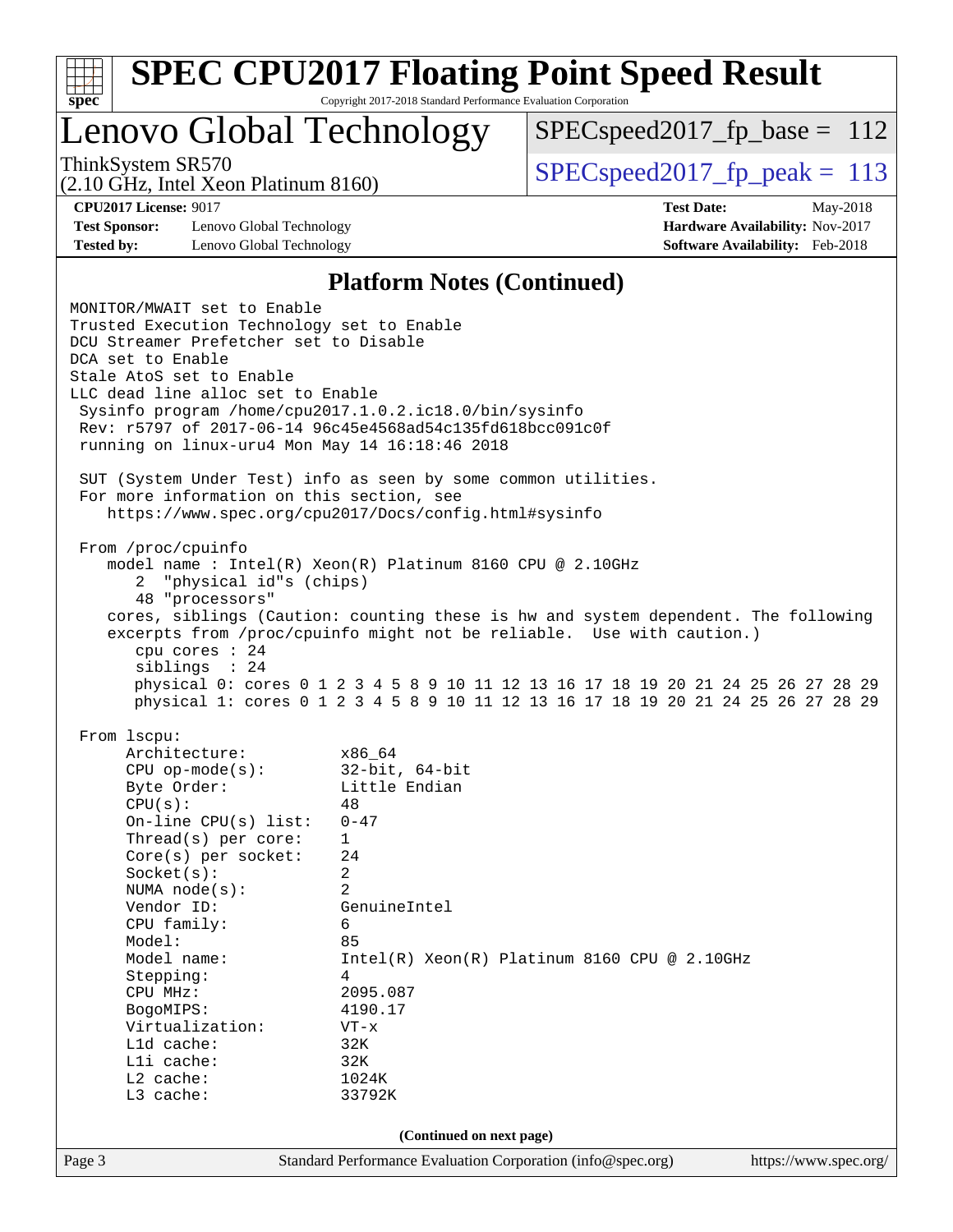| <b>SPEC CPU2017 Floating Point Speed Result</b><br>$\overline{\text{spec}^*}$                                                                                                                                                                                                                                                                                                                                                                                                                                                                                                                                                                                                                                                                                                                                                            |                                                                    |
|------------------------------------------------------------------------------------------------------------------------------------------------------------------------------------------------------------------------------------------------------------------------------------------------------------------------------------------------------------------------------------------------------------------------------------------------------------------------------------------------------------------------------------------------------------------------------------------------------------------------------------------------------------------------------------------------------------------------------------------------------------------------------------------------------------------------------------------|--------------------------------------------------------------------|
| Copyright 2017-2018 Standard Performance Evaluation Corporation<br><b>Lenovo Global Technology</b>                                                                                                                                                                                                                                                                                                                                                                                                                                                                                                                                                                                                                                                                                                                                       | $SPEC speed2017_fp\_base = 112$                                    |
| ThinkSystem SR570                                                                                                                                                                                                                                                                                                                                                                                                                                                                                                                                                                                                                                                                                                                                                                                                                        | $SPEC speed2017_fp\_peak = 113$                                    |
| (2.10 GHz, Intel Xeon Platinum 8160)<br><b>CPU2017 License: 9017</b>                                                                                                                                                                                                                                                                                                                                                                                                                                                                                                                                                                                                                                                                                                                                                                     | <b>Test Date:</b><br>May-2018                                      |
| <b>Test Sponsor:</b><br>Lenovo Global Technology<br><b>Tested by:</b><br>Lenovo Global Technology                                                                                                                                                                                                                                                                                                                                                                                                                                                                                                                                                                                                                                                                                                                                        | Hardware Availability: Nov-2017<br>Software Availability: Feb-2018 |
|                                                                                                                                                                                                                                                                                                                                                                                                                                                                                                                                                                                                                                                                                                                                                                                                                                          |                                                                    |
| <b>Platform Notes (Continued)</b>                                                                                                                                                                                                                                                                                                                                                                                                                                                                                                                                                                                                                                                                                                                                                                                                        |                                                                    |
| NUMA node0 CPU(s):<br>$0 - 23$<br>$24 - 47$<br>NUMA nodel CPU(s):<br>Flags:<br>pat pse36 clflush dts acpi mmx fxsr sse sse2 ss ht tm pbe syscall nx pdpelgb rdtscp<br>lm constant_tsc art arch_perfmon pebs bts rep_good nopl xtopology nonstop_tsc<br>aperfmperf eagerfpu pni pclmulqdq dtes64 monitor ds_cpl vmx smx est tm2 ssse3 sdbg<br>fma cx16 xtpr pdcm pcid dca sse4_1 sse4_2 x2apic movbe popcnt tsc_deadline_timer aes<br>xsave avx f16c rdrand lahf_lm abm 3dnowprefetch ida arat epb invpcid_single pln pts<br>dtherm intel_pt rsb_ctxsw spec_ctrl retpoline kaiser tpr_shadow vnmi flexpriority<br>ept vpid fsgsbase tsc_adjust bmil hle avx2 smep bmi2 erms invpcid rtm cqm mpx<br>avx512f avx512dq rdseed adx smap clflushopt clwb avx512cd avx512bw avx512vl xsaveopt<br>xsavec xgetbv1 cqm_llc cqm_occup_llc pku ospke | fpu vme de pse tsc msr pae mce cx8 apic sep mtrr pge mca cmov      |
| /proc/cpuinfo cache data<br>cache size : 33792 KB                                                                                                                                                                                                                                                                                                                                                                                                                                                                                                                                                                                                                                                                                                                                                                                        |                                                                    |
| From numactl --hardware WARNING: a numactl 'node' might or might not correspond to a<br>physical chip.<br>available: 2 nodes (0-1)<br>node 0 cpus: 0 1 2 3 4 5 6 7 8 9 10 11 12 13 14 15 16 17 18 19 20 21 22 23<br>node 0 size: 96056 MB<br>node 0 free: 94777 MB<br>node 1 cpus: 24 25 26 27 28 29 30 31 32 33 34 35 36 37 38 39 40 41 42 43 44 45 46 47<br>node 1 size: 96747 MB<br>node 1 free: 95888 MB<br>node distances:<br>node<br>1<br>0<br>0:<br>10<br>21<br>1:<br>21<br>10                                                                                                                                                                                                                                                                                                                                                    |                                                                    |
| From /proc/meminfo<br>MemTotal:<br>197431816 kB<br>HugePages_Total:<br>0<br>Hugepagesize:<br>2048 kB                                                                                                                                                                                                                                                                                                                                                                                                                                                                                                                                                                                                                                                                                                                                     |                                                                    |
| From /etc/*release* /etc/*version*<br>SuSE-release:<br>SUSE Linux Enterprise Server 12 (x86_64)<br>$VERSION = 12$<br>$PATCHLEVEL = 3$<br># This file is deprecated and will be removed in a future service pack or release.<br># Please check /etc/os-release for details about this release.<br>os-release:<br>NAME="SLES"<br>VERSION="12-SP3"<br>VERSION_ID="12.3"<br>PRETTY_NAME="SUSE Linux Enterprise Server 12 SP3"                                                                                                                                                                                                                                                                                                                                                                                                                |                                                                    |
| (Continued on next page)                                                                                                                                                                                                                                                                                                                                                                                                                                                                                                                                                                                                                                                                                                                                                                                                                 |                                                                    |
| Page 4<br>Standard Performance Evaluation Corporation (info@spec.org)                                                                                                                                                                                                                                                                                                                                                                                                                                                                                                                                                                                                                                                                                                                                                                    | https://www.spec.org/                                              |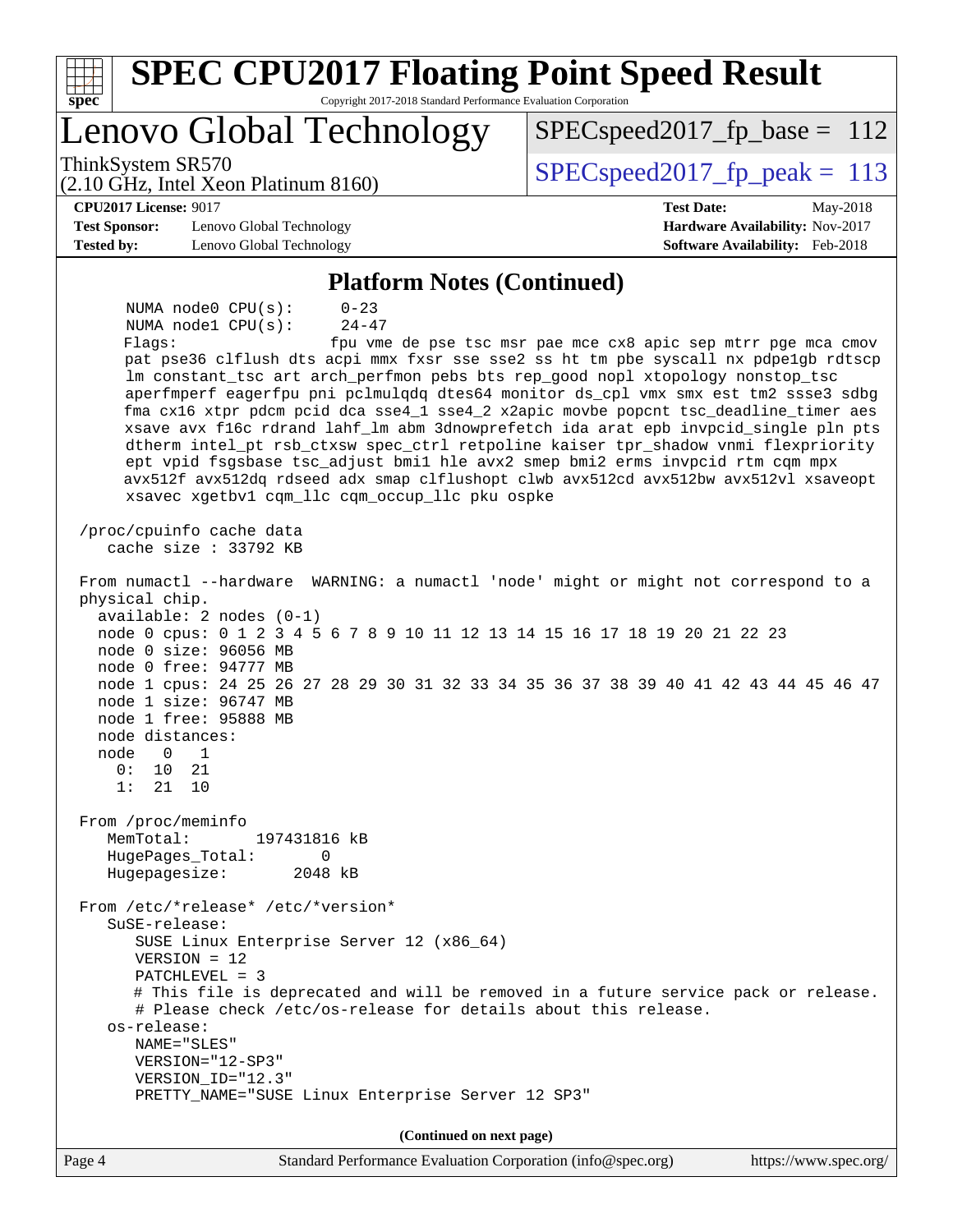| v.<br>æ<br>۱, |  |  |  |  |  |  |
|---------------|--|--|--|--|--|--|

# Lenovo Global Technology

SPECspeed2017 fp base =  $112$ 

ThinkSystem SR570<br>  $SPEC speed2017$  fp\_peak = 113

(2.10 GHz, Intel Xeon Platinum 8160)

**[Test Sponsor:](http://www.spec.org/auto/cpu2017/Docs/result-fields.html#TestSponsor)** Lenovo Global Technology **[Hardware Availability:](http://www.spec.org/auto/cpu2017/Docs/result-fields.html#HardwareAvailability)** Nov-2017 **[Tested by:](http://www.spec.org/auto/cpu2017/Docs/result-fields.html#Testedby)** Lenovo Global Technology **[Software Availability:](http://www.spec.org/auto/cpu2017/Docs/result-fields.html#SoftwareAvailability)** Feb-2018

**[CPU2017 License:](http://www.spec.org/auto/cpu2017/Docs/result-fields.html#CPU2017License)** 9017 **[Test Date:](http://www.spec.org/auto/cpu2017/Docs/result-fields.html#TestDate)** May-2018

#### **[Platform Notes \(Continued\)](http://www.spec.org/auto/cpu2017/Docs/result-fields.html#PlatformNotes)**

 ID="sles" ANSI\_COLOR="0;32" CPE\_NAME="cpe:/o:suse:sles:12:sp3"

uname -a:

 Linux linux-uru4 4.4.114-94.11-default #1 SMP Thu Feb 1 19:28:26 UTC 2018 (4309ff9) x86\_64 x86\_64 x86\_64 GNU/Linux

run-level 3 May 14 11:16

 SPEC is set to: /home/cpu2017.1.0.2.ic18.0 Filesystem Type Size Used Avail Use% Mounted on /dev/sdb2 btrfs 744G 96G 648G 13% /home

 Additional information from dmidecode follows. WARNING: Use caution when you interpret this section. The 'dmidecode' program reads system data which is "intended to allow hardware to be accurately determined", but the intent may not be met, as there are frequent changes to hardware, firmware, and the "DMTF SMBIOS" standard. BIOS Lenovo -[TEE119R-1.22]- 02/06/2018 Memory: 4x NO DIMM NO DIMM 12x Samsung M393A2K43BB1-CTD 16 GB 2 rank 2666

(End of data from sysinfo program)

#### **[Compiler Version Notes](http://www.spec.org/auto/cpu2017/Docs/result-fields.html#CompilerVersionNotes)**

| 619.1bm_s(base) 638.imagick_s(base, peak) 644.nab_s(base, peak)<br>CC                         |  |  |  |  |  |  |  |
|-----------------------------------------------------------------------------------------------|--|--|--|--|--|--|--|
| icc (ICC) 18.0.0 20170811<br>Copyright (C) 1985-2017 Intel Corporation. All rights reserved.  |  |  |  |  |  |  |  |
| $CC$ 619.1bm $s$ (peak)                                                                       |  |  |  |  |  |  |  |
| icc (ICC) 18.0.0 20170811<br>Copyright (C) 1985-2017 Intel Corporation. All rights reserved.  |  |  |  |  |  |  |  |
| FC 607.cactuBSSN s(base)                                                                      |  |  |  |  |  |  |  |
| icpc (ICC) 18.0.0 20170811<br>Copyright (C) 1985-2017 Intel Corporation. All rights reserved. |  |  |  |  |  |  |  |
| (Continued on next page)                                                                      |  |  |  |  |  |  |  |
|                                                                                               |  |  |  |  |  |  |  |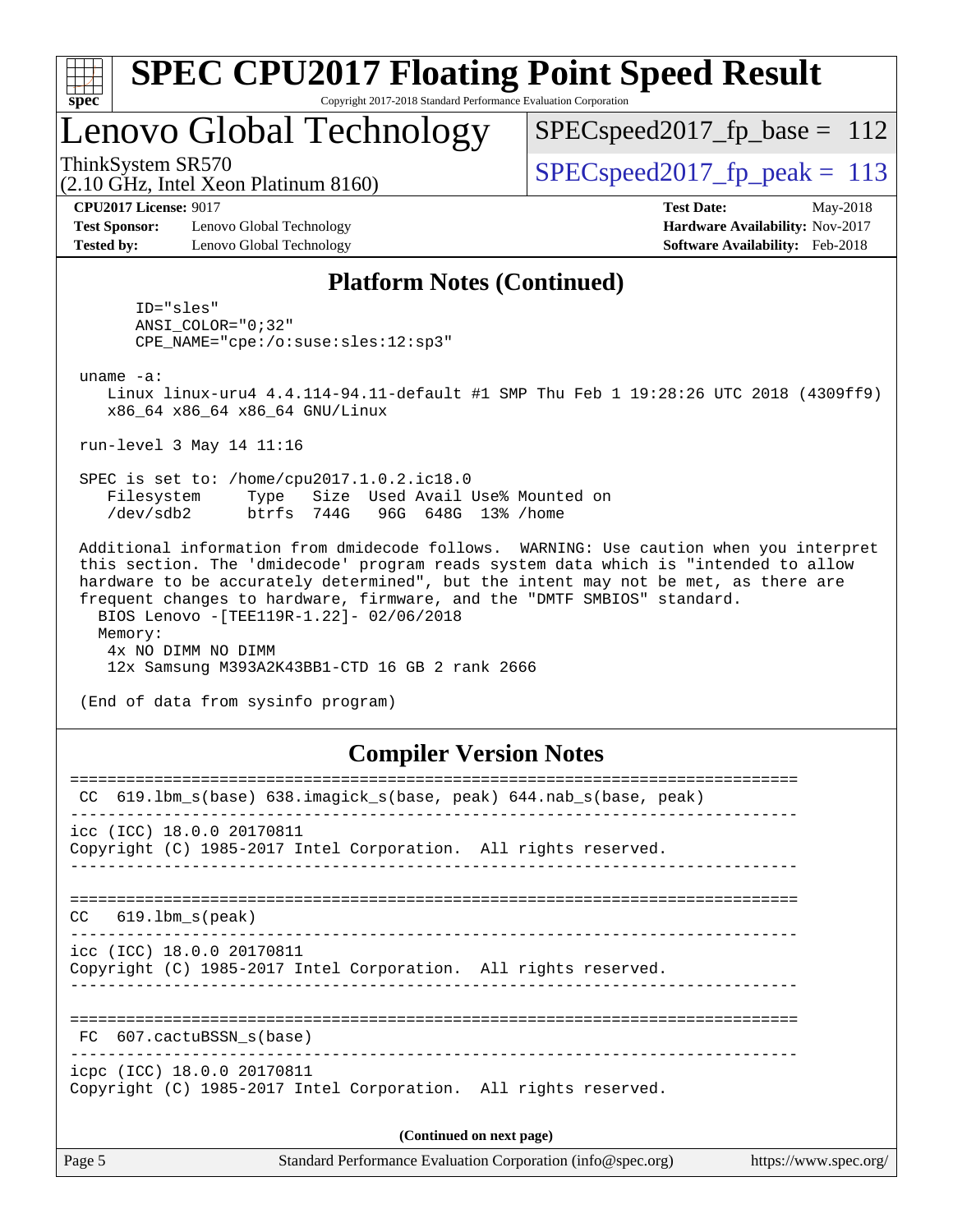| v.<br>ť |  |  |  |  |  |  |  |
|---------|--|--|--|--|--|--|--|

# **[SPEC CPU2017 Floating Point Speed Result](http://www.spec.org/auto/cpu2017/Docs/result-fields.html#SPECCPU2017FloatingPointSpeedResult)**

Copyright 2017-2018 Standard Performance Evaluation Corporation

Lenovo Global Technology

[SPECspeed2017\\_fp\\_base =](http://www.spec.org/auto/cpu2017/Docs/result-fields.html#SPECspeed2017fpbase) 112

(2.10 GHz, Intel Xeon Platinum 8160)

ThinkSystem SR570<br>  $(2.10 \text{ GHz. Intel Yeon Platinum } 8160)$  [SPECspeed2017\\_fp\\_peak =](http://www.spec.org/auto/cpu2017/Docs/result-fields.html#SPECspeed2017fppeak) 113

**[Test Sponsor:](http://www.spec.org/auto/cpu2017/Docs/result-fields.html#TestSponsor)** Lenovo Global Technology **[Hardware Availability:](http://www.spec.org/auto/cpu2017/Docs/result-fields.html#HardwareAvailability)** Nov-2017 **[Tested by:](http://www.spec.org/auto/cpu2017/Docs/result-fields.html#Testedby)** Lenovo Global Technology **[Software Availability:](http://www.spec.org/auto/cpu2017/Docs/result-fields.html#SoftwareAvailability)** Feb-2018

**[CPU2017 License:](http://www.spec.org/auto/cpu2017/Docs/result-fields.html#CPU2017License)** 9017 **[Test Date:](http://www.spec.org/auto/cpu2017/Docs/result-fields.html#TestDate)** May-2018

### **[Compiler Version Notes \(Continued\)](http://www.spec.org/auto/cpu2017/Docs/result-fields.html#CompilerVersionNotes)**

| icc (ICC) 18.0.0 20170811<br>Copyright (C) 1985-2017 Intel Corporation. All rights reserved.<br>ifort (IFORT) 18.0.0 20170811 |                          |  |
|-------------------------------------------------------------------------------------------------------------------------------|--------------------------|--|
| Copyright (C) 1985-2017 Intel Corporation. All rights reserved.                                                               |                          |  |
|                                                                                                                               |                          |  |
| FC 607.cactuBSSN_s(peak)                                                                                                      |                          |  |
| icpc (ICC) 18.0.0 20170811                                                                                                    |                          |  |
| Copyright (C) 1985-2017 Intel Corporation. All rights reserved.<br>icc (ICC) 18.0.0 20170811                                  |                          |  |
| Copyright (C) 1985-2017 Intel Corporation. All rights reserved.<br>ifort (IFORT) 18.0.0 20170811                              |                          |  |
| Copyright (C) 1985-2017 Intel Corporation. All rights reserved.                                                               |                          |  |
|                                                                                                                               |                          |  |
| FC 603.bwaves_s(base) 649.fotonik3d_s(base) 654.roms_s(base)                                                                  |                          |  |
| ifort (IFORT) 18.0.0 20170811                                                                                                 |                          |  |
| Copyright (C) 1985-2017 Intel Corporation. All rights reserved.                                                               |                          |  |
|                                                                                                                               |                          |  |
| 603.bwaves_s(peak) 649.fotonik3d_s(peak) 654.roms_s(peak)<br>FC.                                                              |                          |  |
| ifort (IFORT) 18.0.0 20170811                                                                                                 |                          |  |
| Copyright (C) 1985-2017 Intel Corporation. All rights reserved.                                                               |                          |  |
|                                                                                                                               |                          |  |
| $CC$ 621.wrf_s(base) 627.cam4_s(base, peak) 628.pop2_s(base)                                                                  |                          |  |
| ifort (IFORT) 18.0.0 20170811                                                                                                 |                          |  |
| Copyright (C) 1985-2017 Intel Corporation. All rights reserved.<br>icc (ICC) 18.0.0 20170811                                  |                          |  |
| Copyright (C) 1985-2017 Intel Corporation. All rights reserved.                                                               |                          |  |
|                                                                                                                               |                          |  |
| $621.wrf_s(peak)$ $628.pop2_s(peak)$<br>CC.                                                                                   |                          |  |
| ifort (IFORT) 18.0.0 20170811                                                                                                 |                          |  |
| Copyright (C) 1985-2017 Intel Corporation. All rights reserved.<br>icc (ICC) 18.0.0 20170811                                  |                          |  |
| Copyright (C) 1985-2017 Intel Corporation. All rights reserved.                                                               |                          |  |
|                                                                                                                               | (Continued on next page) |  |
|                                                                                                                               |                          |  |

Page 6 Standard Performance Evaluation Corporation [\(info@spec.org\)](mailto:info@spec.org) <https://www.spec.org/>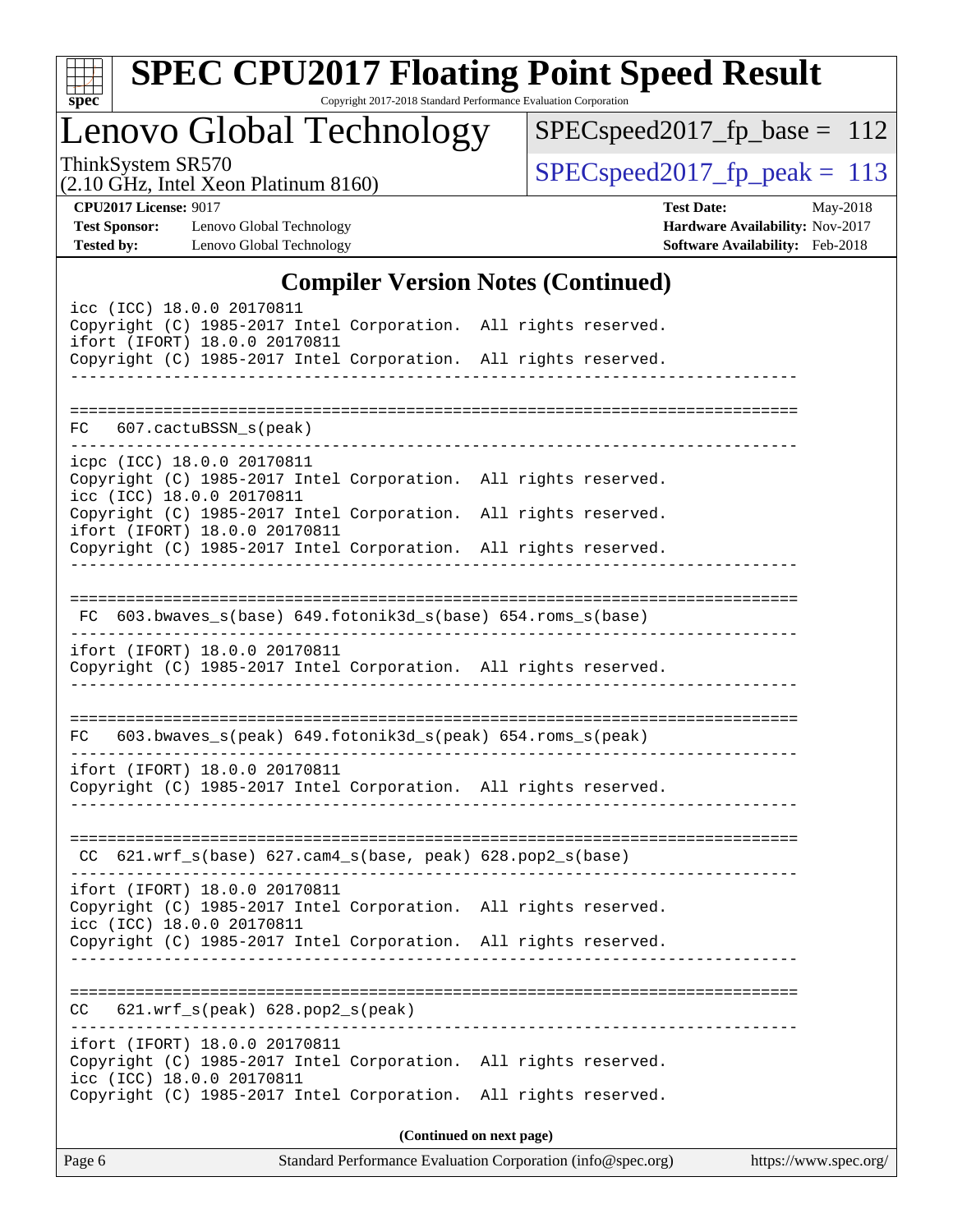

# Lenovo Global Technology

SPECspeed2017 fp base =  $112$ 

(2.10 GHz, Intel Xeon Platinum 8160)

ThinkSystem SR570<br>  $SPEC speed2017$  fp\_peak = 113

**[Test Sponsor:](http://www.spec.org/auto/cpu2017/Docs/result-fields.html#TestSponsor)** Lenovo Global Technology **[Hardware Availability:](http://www.spec.org/auto/cpu2017/Docs/result-fields.html#HardwareAvailability)** Nov-2017 **[Tested by:](http://www.spec.org/auto/cpu2017/Docs/result-fields.html#Testedby)** Lenovo Global Technology **[Software Availability:](http://www.spec.org/auto/cpu2017/Docs/result-fields.html#SoftwareAvailability)** Feb-2018

**[CPU2017 License:](http://www.spec.org/auto/cpu2017/Docs/result-fields.html#CPU2017License)** 9017 **[Test Date:](http://www.spec.org/auto/cpu2017/Docs/result-fields.html#TestDate)** May-2018

### **[Compiler Version Notes \(Continued\)](http://www.spec.org/auto/cpu2017/Docs/result-fields.html#CompilerVersionNotes)**

------------------------------------------------------------------------------

# **[Base Compiler Invocation](http://www.spec.org/auto/cpu2017/Docs/result-fields.html#BaseCompilerInvocation)**

[C benchmarks](http://www.spec.org/auto/cpu2017/Docs/result-fields.html#Cbenchmarks):

[icc](http://www.spec.org/cpu2017/results/res2018q3/cpu2017-20180619-07177.flags.html#user_CCbase_intel_icc_18.0_66fc1ee009f7361af1fbd72ca7dcefbb700085f36577c54f309893dd4ec40d12360134090235512931783d35fd58c0460139e722d5067c5574d8eaf2b3e37e92)

[Fortran benchmarks](http://www.spec.org/auto/cpu2017/Docs/result-fields.html#Fortranbenchmarks): [ifort](http://www.spec.org/cpu2017/results/res2018q3/cpu2017-20180619-07177.flags.html#user_FCbase_intel_ifort_18.0_8111460550e3ca792625aed983ce982f94888b8b503583aa7ba2b8303487b4d8a21a13e7191a45c5fd58ff318f48f9492884d4413fa793fd88dd292cad7027ca)

[Benchmarks using both Fortran and C](http://www.spec.org/auto/cpu2017/Docs/result-fields.html#BenchmarksusingbothFortranandC): [ifort](http://www.spec.org/cpu2017/results/res2018q3/cpu2017-20180619-07177.flags.html#user_CC_FCbase_intel_ifort_18.0_8111460550e3ca792625aed983ce982f94888b8b503583aa7ba2b8303487b4d8a21a13e7191a45c5fd58ff318f48f9492884d4413fa793fd88dd292cad7027ca) [icc](http://www.spec.org/cpu2017/results/res2018q3/cpu2017-20180619-07177.flags.html#user_CC_FCbase_intel_icc_18.0_66fc1ee009f7361af1fbd72ca7dcefbb700085f36577c54f309893dd4ec40d12360134090235512931783d35fd58c0460139e722d5067c5574d8eaf2b3e37e92)

[Benchmarks using Fortran, C, and C++:](http://www.spec.org/auto/cpu2017/Docs/result-fields.html#BenchmarksusingFortranCandCXX) [icpc](http://www.spec.org/cpu2017/results/res2018q3/cpu2017-20180619-07177.flags.html#user_CC_CXX_FCbase_intel_icpc_18.0_c510b6838c7f56d33e37e94d029a35b4a7bccf4766a728ee175e80a419847e808290a9b78be685c44ab727ea267ec2f070ec5dc83b407c0218cded6866a35d07) [icc](http://www.spec.org/cpu2017/results/res2018q3/cpu2017-20180619-07177.flags.html#user_CC_CXX_FCbase_intel_icc_18.0_66fc1ee009f7361af1fbd72ca7dcefbb700085f36577c54f309893dd4ec40d12360134090235512931783d35fd58c0460139e722d5067c5574d8eaf2b3e37e92) [ifort](http://www.spec.org/cpu2017/results/res2018q3/cpu2017-20180619-07177.flags.html#user_CC_CXX_FCbase_intel_ifort_18.0_8111460550e3ca792625aed983ce982f94888b8b503583aa7ba2b8303487b4d8a21a13e7191a45c5fd58ff318f48f9492884d4413fa793fd88dd292cad7027ca)

## **[Base Portability Flags](http://www.spec.org/auto/cpu2017/Docs/result-fields.html#BasePortabilityFlags)**

 603.bwaves\_s: [-DSPEC\\_LP64](http://www.spec.org/cpu2017/results/res2018q3/cpu2017-20180619-07177.flags.html#suite_basePORTABILITY603_bwaves_s_DSPEC_LP64) 607.cactuBSSN\_s: [-DSPEC\\_LP64](http://www.spec.org/cpu2017/results/res2018q3/cpu2017-20180619-07177.flags.html#suite_basePORTABILITY607_cactuBSSN_s_DSPEC_LP64) 619.lbm\_s: [-DSPEC\\_LP64](http://www.spec.org/cpu2017/results/res2018q3/cpu2017-20180619-07177.flags.html#suite_basePORTABILITY619_lbm_s_DSPEC_LP64) 621.wrf\_s: [-DSPEC\\_LP64](http://www.spec.org/cpu2017/results/res2018q3/cpu2017-20180619-07177.flags.html#suite_basePORTABILITY621_wrf_s_DSPEC_LP64) [-DSPEC\\_CASE\\_FLAG](http://www.spec.org/cpu2017/results/res2018q3/cpu2017-20180619-07177.flags.html#b621.wrf_s_baseCPORTABILITY_DSPEC_CASE_FLAG) [-convert big\\_endian](http://www.spec.org/cpu2017/results/res2018q3/cpu2017-20180619-07177.flags.html#user_baseFPORTABILITY621_wrf_s_convert_big_endian_c3194028bc08c63ac5d04de18c48ce6d347e4e562e8892b8bdbdc0214820426deb8554edfa529a3fb25a586e65a3d812c835984020483e7e73212c4d31a38223) 627.cam4\_s: [-DSPEC\\_LP64](http://www.spec.org/cpu2017/results/res2018q3/cpu2017-20180619-07177.flags.html#suite_basePORTABILITY627_cam4_s_DSPEC_LP64) [-DSPEC\\_CASE\\_FLAG](http://www.spec.org/cpu2017/results/res2018q3/cpu2017-20180619-07177.flags.html#b627.cam4_s_baseCPORTABILITY_DSPEC_CASE_FLAG) 628.pop2\_s: [-DSPEC\\_LP64](http://www.spec.org/cpu2017/results/res2018q3/cpu2017-20180619-07177.flags.html#suite_basePORTABILITY628_pop2_s_DSPEC_LP64) [-DSPEC\\_CASE\\_FLAG](http://www.spec.org/cpu2017/results/res2018q3/cpu2017-20180619-07177.flags.html#b628.pop2_s_baseCPORTABILITY_DSPEC_CASE_FLAG) [-convert big\\_endian](http://www.spec.org/cpu2017/results/res2018q3/cpu2017-20180619-07177.flags.html#user_baseFPORTABILITY628_pop2_s_convert_big_endian_c3194028bc08c63ac5d04de18c48ce6d347e4e562e8892b8bdbdc0214820426deb8554edfa529a3fb25a586e65a3d812c835984020483e7e73212c4d31a38223) [-assume byterecl](http://www.spec.org/cpu2017/results/res2018q3/cpu2017-20180619-07177.flags.html#user_baseFPORTABILITY628_pop2_s_assume_byterecl_7e47d18b9513cf18525430bbf0f2177aa9bf368bc7a059c09b2c06a34b53bd3447c950d3f8d6c70e3faf3a05c8557d66a5798b567902e8849adc142926523472) 638.imagick\_s: [-DSPEC\\_LP64](http://www.spec.org/cpu2017/results/res2018q3/cpu2017-20180619-07177.flags.html#suite_basePORTABILITY638_imagick_s_DSPEC_LP64) 644.nab\_s: [-DSPEC\\_LP64](http://www.spec.org/cpu2017/results/res2018q3/cpu2017-20180619-07177.flags.html#suite_basePORTABILITY644_nab_s_DSPEC_LP64) 649.fotonik3d\_s: [-DSPEC\\_LP64](http://www.spec.org/cpu2017/results/res2018q3/cpu2017-20180619-07177.flags.html#suite_basePORTABILITY649_fotonik3d_s_DSPEC_LP64) 654.roms\_s: [-DSPEC\\_LP64](http://www.spec.org/cpu2017/results/res2018q3/cpu2017-20180619-07177.flags.html#suite_basePORTABILITY654_roms_s_DSPEC_LP64)

## **[Base Optimization Flags](http://www.spec.org/auto/cpu2017/Docs/result-fields.html#BaseOptimizationFlags)**

[C benchmarks](http://www.spec.org/auto/cpu2017/Docs/result-fields.html#Cbenchmarks): [-xCORE-AVX512](http://www.spec.org/cpu2017/results/res2018q3/cpu2017-20180619-07177.flags.html#user_CCbase_f-xCORE-AVX512) [-ipo](http://www.spec.org/cpu2017/results/res2018q3/cpu2017-20180619-07177.flags.html#user_CCbase_f-ipo) [-O3](http://www.spec.org/cpu2017/results/res2018q3/cpu2017-20180619-07177.flags.html#user_CCbase_f-O3) [-no-prec-div](http://www.spec.org/cpu2017/results/res2018q3/cpu2017-20180619-07177.flags.html#user_CCbase_f-no-prec-div) [-qopt-prefetch](http://www.spec.org/cpu2017/results/res2018q3/cpu2017-20180619-07177.flags.html#user_CCbase_f-qopt-prefetch) [-ffinite-math-only](http://www.spec.org/cpu2017/results/res2018q3/cpu2017-20180619-07177.flags.html#user_CCbase_f_finite_math_only_cb91587bd2077682c4b38af759c288ed7c732db004271a9512da14a4f8007909a5f1427ecbf1a0fb78ff2a814402c6114ac565ca162485bbcae155b5e4258871) [-qopt-mem-layout-trans=3](http://www.spec.org/cpu2017/results/res2018q3/cpu2017-20180619-07177.flags.html#user_CCbase_f-qopt-mem-layout-trans_de80db37974c74b1f0e20d883f0b675c88c3b01e9d123adea9b28688d64333345fb62bc4a798493513fdb68f60282f9a726aa07f478b2f7113531aecce732043) [-qopenmp](http://www.spec.org/cpu2017/results/res2018q3/cpu2017-20180619-07177.flags.html#user_CCbase_qopenmp_16be0c44f24f464004c6784a7acb94aca937f053568ce72f94b139a11c7c168634a55f6653758ddd83bcf7b8463e8028bb0b48b77bcddc6b78d5d95bb1df2967) [-DSPEC\\_OPENMP](http://www.spec.org/cpu2017/results/res2018q3/cpu2017-20180619-07177.flags.html#suite_CCbase_DSPEC_OPENMP)

[Fortran benchmarks](http://www.spec.org/auto/cpu2017/Docs/result-fields.html#Fortranbenchmarks):

|  | -DSPEC OPENMP -xCORE-AVX512 -ipo -03 -no-prec-div -gopt-prefetch |  |  |  |
|--|------------------------------------------------------------------|--|--|--|
|  | -ffinite-math-only -qopt-mem-layout-trans=3 -qopenmp             |  |  |  |
|  | -nostandard-realloc-lhs -align array32byte                       |  |  |  |

**(Continued on next page)**

Page 7 Standard Performance Evaluation Corporation [\(info@spec.org\)](mailto:info@spec.org) <https://www.spec.org/>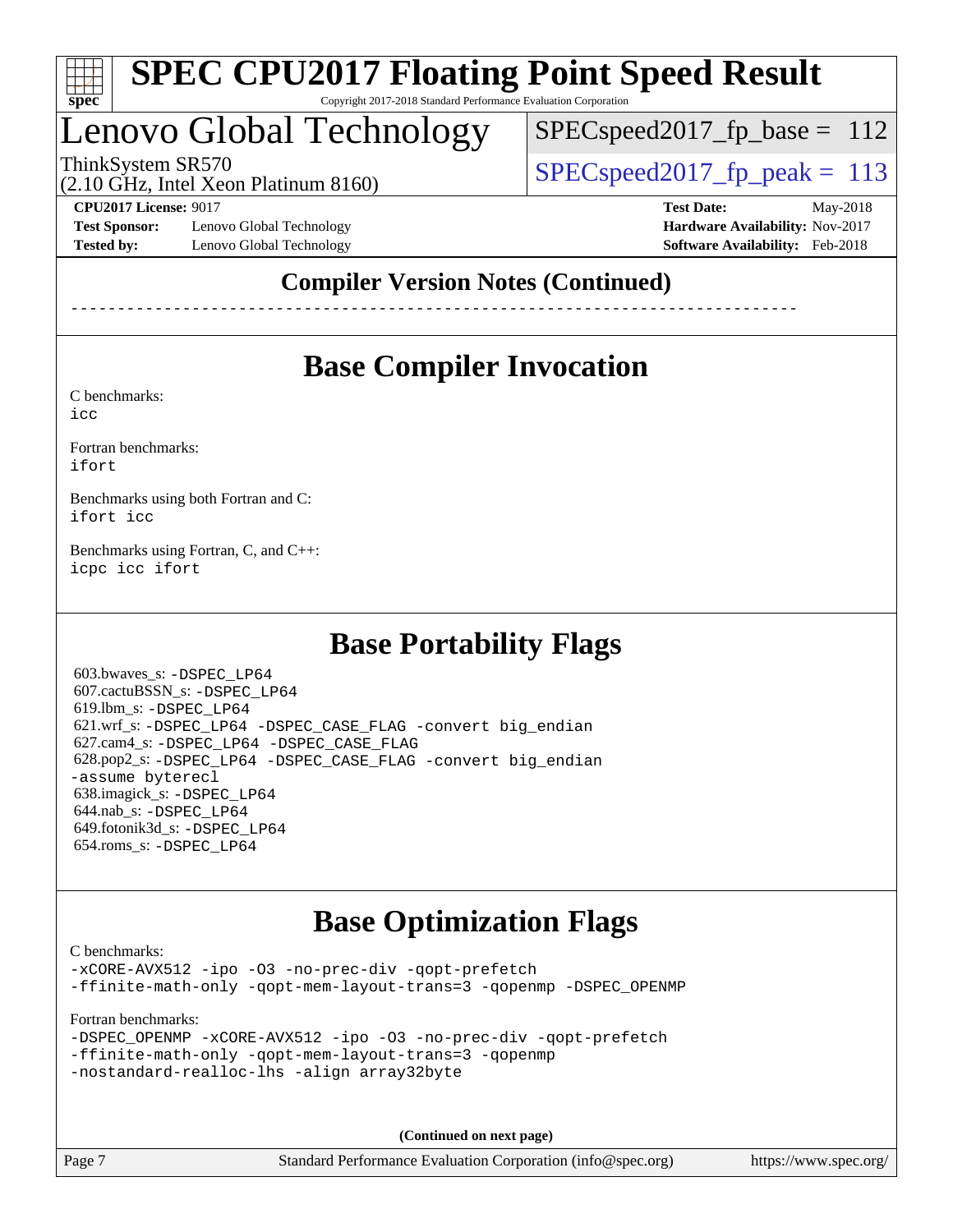

# Lenovo Global Technology

 $SPEC speed2017_fp\_base = 112$ 

(2.10 GHz, Intel Xeon Platinum 8160)

ThinkSystem SR570<br>  $SPEC speed2017$  fp\_peak = 113

**[Test Sponsor:](http://www.spec.org/auto/cpu2017/Docs/result-fields.html#TestSponsor)** Lenovo Global Technology **[Hardware Availability:](http://www.spec.org/auto/cpu2017/Docs/result-fields.html#HardwareAvailability)** Nov-2017 **[Tested by:](http://www.spec.org/auto/cpu2017/Docs/result-fields.html#Testedby)** Lenovo Global Technology **[Software Availability:](http://www.spec.org/auto/cpu2017/Docs/result-fields.html#SoftwareAvailability)** Feb-2018

**[CPU2017 License:](http://www.spec.org/auto/cpu2017/Docs/result-fields.html#CPU2017License)** 9017 **[Test Date:](http://www.spec.org/auto/cpu2017/Docs/result-fields.html#TestDate)** May-2018

# **[Base Optimization Flags \(Continued\)](http://www.spec.org/auto/cpu2017/Docs/result-fields.html#BaseOptimizationFlags)**

[Benchmarks using both Fortran and C](http://www.spec.org/auto/cpu2017/Docs/result-fields.html#BenchmarksusingbothFortranandC):

[-xCORE-AVX512](http://www.spec.org/cpu2017/results/res2018q3/cpu2017-20180619-07177.flags.html#user_CC_FCbase_f-xCORE-AVX512) [-ipo](http://www.spec.org/cpu2017/results/res2018q3/cpu2017-20180619-07177.flags.html#user_CC_FCbase_f-ipo) [-O3](http://www.spec.org/cpu2017/results/res2018q3/cpu2017-20180619-07177.flags.html#user_CC_FCbase_f-O3) [-no-prec-div](http://www.spec.org/cpu2017/results/res2018q3/cpu2017-20180619-07177.flags.html#user_CC_FCbase_f-no-prec-div) [-qopt-prefetch](http://www.spec.org/cpu2017/results/res2018q3/cpu2017-20180619-07177.flags.html#user_CC_FCbase_f-qopt-prefetch) [-ffinite-math-only](http://www.spec.org/cpu2017/results/res2018q3/cpu2017-20180619-07177.flags.html#user_CC_FCbase_f_finite_math_only_cb91587bd2077682c4b38af759c288ed7c732db004271a9512da14a4f8007909a5f1427ecbf1a0fb78ff2a814402c6114ac565ca162485bbcae155b5e4258871) [-qopt-mem-layout-trans=3](http://www.spec.org/cpu2017/results/res2018q3/cpu2017-20180619-07177.flags.html#user_CC_FCbase_f-qopt-mem-layout-trans_de80db37974c74b1f0e20d883f0b675c88c3b01e9d123adea9b28688d64333345fb62bc4a798493513fdb68f60282f9a726aa07f478b2f7113531aecce732043) [-qopenmp](http://www.spec.org/cpu2017/results/res2018q3/cpu2017-20180619-07177.flags.html#user_CC_FCbase_qopenmp_16be0c44f24f464004c6784a7acb94aca937f053568ce72f94b139a11c7c168634a55f6653758ddd83bcf7b8463e8028bb0b48b77bcddc6b78d5d95bb1df2967) [-DSPEC\\_OPENMP](http://www.spec.org/cpu2017/results/res2018q3/cpu2017-20180619-07177.flags.html#suite_CC_FCbase_DSPEC_OPENMP) [-nostandard-realloc-lhs](http://www.spec.org/cpu2017/results/res2018q3/cpu2017-20180619-07177.flags.html#user_CC_FCbase_f_2003_std_realloc_82b4557e90729c0f113870c07e44d33d6f5a304b4f63d4c15d2d0f1fab99f5daaed73bdb9275d9ae411527f28b936061aa8b9c8f2d63842963b95c9dd6426b8a) [-align array32byte](http://www.spec.org/cpu2017/results/res2018q3/cpu2017-20180619-07177.flags.html#user_CC_FCbase_align_array32byte_b982fe038af199962ba9a80c053b8342c548c85b40b8e86eb3cc33dee0d7986a4af373ac2d51c3f7cf710a18d62fdce2948f201cd044323541f22fc0fffc51b6)

[Benchmarks using Fortran, C, and C++:](http://www.spec.org/auto/cpu2017/Docs/result-fields.html#BenchmarksusingFortranCandCXX)

[-xCORE-AVX512](http://www.spec.org/cpu2017/results/res2018q3/cpu2017-20180619-07177.flags.html#user_CC_CXX_FCbase_f-xCORE-AVX512) [-ipo](http://www.spec.org/cpu2017/results/res2018q3/cpu2017-20180619-07177.flags.html#user_CC_CXX_FCbase_f-ipo) [-O3](http://www.spec.org/cpu2017/results/res2018q3/cpu2017-20180619-07177.flags.html#user_CC_CXX_FCbase_f-O3) [-no-prec-div](http://www.spec.org/cpu2017/results/res2018q3/cpu2017-20180619-07177.flags.html#user_CC_CXX_FCbase_f-no-prec-div) [-qopt-prefetch](http://www.spec.org/cpu2017/results/res2018q3/cpu2017-20180619-07177.flags.html#user_CC_CXX_FCbase_f-qopt-prefetch) [-ffinite-math-only](http://www.spec.org/cpu2017/results/res2018q3/cpu2017-20180619-07177.flags.html#user_CC_CXX_FCbase_f_finite_math_only_cb91587bd2077682c4b38af759c288ed7c732db004271a9512da14a4f8007909a5f1427ecbf1a0fb78ff2a814402c6114ac565ca162485bbcae155b5e4258871) [-qopt-mem-layout-trans=3](http://www.spec.org/cpu2017/results/res2018q3/cpu2017-20180619-07177.flags.html#user_CC_CXX_FCbase_f-qopt-mem-layout-trans_de80db37974c74b1f0e20d883f0b675c88c3b01e9d123adea9b28688d64333345fb62bc4a798493513fdb68f60282f9a726aa07f478b2f7113531aecce732043) [-qopenmp](http://www.spec.org/cpu2017/results/res2018q3/cpu2017-20180619-07177.flags.html#user_CC_CXX_FCbase_qopenmp_16be0c44f24f464004c6784a7acb94aca937f053568ce72f94b139a11c7c168634a55f6653758ddd83bcf7b8463e8028bb0b48b77bcddc6b78d5d95bb1df2967) [-DSPEC\\_OPENMP](http://www.spec.org/cpu2017/results/res2018q3/cpu2017-20180619-07177.flags.html#suite_CC_CXX_FCbase_DSPEC_OPENMP) [-nostandard-realloc-lhs](http://www.spec.org/cpu2017/results/res2018q3/cpu2017-20180619-07177.flags.html#user_CC_CXX_FCbase_f_2003_std_realloc_82b4557e90729c0f113870c07e44d33d6f5a304b4f63d4c15d2d0f1fab99f5daaed73bdb9275d9ae411527f28b936061aa8b9c8f2d63842963b95c9dd6426b8a) [-align array32byte](http://www.spec.org/cpu2017/results/res2018q3/cpu2017-20180619-07177.flags.html#user_CC_CXX_FCbase_align_array32byte_b982fe038af199962ba9a80c053b8342c548c85b40b8e86eb3cc33dee0d7986a4af373ac2d51c3f7cf710a18d62fdce2948f201cd044323541f22fc0fffc51b6)

## **[Base Other Flags](http://www.spec.org/auto/cpu2017/Docs/result-fields.html#BaseOtherFlags)**

[C benchmarks](http://www.spec.org/auto/cpu2017/Docs/result-fields.html#Cbenchmarks):  $-m64 - std= c11$  $-m64 - std= c11$ 

[Fortran benchmarks](http://www.spec.org/auto/cpu2017/Docs/result-fields.html#Fortranbenchmarks): [-m64](http://www.spec.org/cpu2017/results/res2018q3/cpu2017-20180619-07177.flags.html#user_FCbase_intel_intel64_18.0_af43caccfc8ded86e7699f2159af6efc7655f51387b94da716254467f3c01020a5059329e2569e4053f409e7c9202a7efc638f7a6d1ffb3f52dea4a3e31d82ab)

[Benchmarks using both Fortran and C](http://www.spec.org/auto/cpu2017/Docs/result-fields.html#BenchmarksusingbothFortranandC):  $-m64 - std= c11$  $-m64 - std= c11$ 

[Benchmarks using Fortran, C, and C++:](http://www.spec.org/auto/cpu2017/Docs/result-fields.html#BenchmarksusingFortranCandCXX)  $-m64 - std= c11$  $-m64 - std= c11$ 

## **[Peak Compiler Invocation](http://www.spec.org/auto/cpu2017/Docs/result-fields.html#PeakCompilerInvocation)**

[C benchmarks](http://www.spec.org/auto/cpu2017/Docs/result-fields.html#Cbenchmarks): [icc](http://www.spec.org/cpu2017/results/res2018q3/cpu2017-20180619-07177.flags.html#user_CCpeak_intel_icc_18.0_66fc1ee009f7361af1fbd72ca7dcefbb700085f36577c54f309893dd4ec40d12360134090235512931783d35fd58c0460139e722d5067c5574d8eaf2b3e37e92)

[Fortran benchmarks](http://www.spec.org/auto/cpu2017/Docs/result-fields.html#Fortranbenchmarks): [ifort](http://www.spec.org/cpu2017/results/res2018q3/cpu2017-20180619-07177.flags.html#user_FCpeak_intel_ifort_18.0_8111460550e3ca792625aed983ce982f94888b8b503583aa7ba2b8303487b4d8a21a13e7191a45c5fd58ff318f48f9492884d4413fa793fd88dd292cad7027ca)

[Benchmarks using both Fortran and C](http://www.spec.org/auto/cpu2017/Docs/result-fields.html#BenchmarksusingbothFortranandC): [ifort](http://www.spec.org/cpu2017/results/res2018q3/cpu2017-20180619-07177.flags.html#user_CC_FCpeak_intel_ifort_18.0_8111460550e3ca792625aed983ce982f94888b8b503583aa7ba2b8303487b4d8a21a13e7191a45c5fd58ff318f48f9492884d4413fa793fd88dd292cad7027ca) [icc](http://www.spec.org/cpu2017/results/res2018q3/cpu2017-20180619-07177.flags.html#user_CC_FCpeak_intel_icc_18.0_66fc1ee009f7361af1fbd72ca7dcefbb700085f36577c54f309893dd4ec40d12360134090235512931783d35fd58c0460139e722d5067c5574d8eaf2b3e37e92)

[Benchmarks using Fortran, C, and C++:](http://www.spec.org/auto/cpu2017/Docs/result-fields.html#BenchmarksusingFortranCandCXX) [icpc](http://www.spec.org/cpu2017/results/res2018q3/cpu2017-20180619-07177.flags.html#user_CC_CXX_FCpeak_intel_icpc_18.0_c510b6838c7f56d33e37e94d029a35b4a7bccf4766a728ee175e80a419847e808290a9b78be685c44ab727ea267ec2f070ec5dc83b407c0218cded6866a35d07) [icc](http://www.spec.org/cpu2017/results/res2018q3/cpu2017-20180619-07177.flags.html#user_CC_CXX_FCpeak_intel_icc_18.0_66fc1ee009f7361af1fbd72ca7dcefbb700085f36577c54f309893dd4ec40d12360134090235512931783d35fd58c0460139e722d5067c5574d8eaf2b3e37e92) [ifort](http://www.spec.org/cpu2017/results/res2018q3/cpu2017-20180619-07177.flags.html#user_CC_CXX_FCpeak_intel_ifort_18.0_8111460550e3ca792625aed983ce982f94888b8b503583aa7ba2b8303487b4d8a21a13e7191a45c5fd58ff318f48f9492884d4413fa793fd88dd292cad7027ca)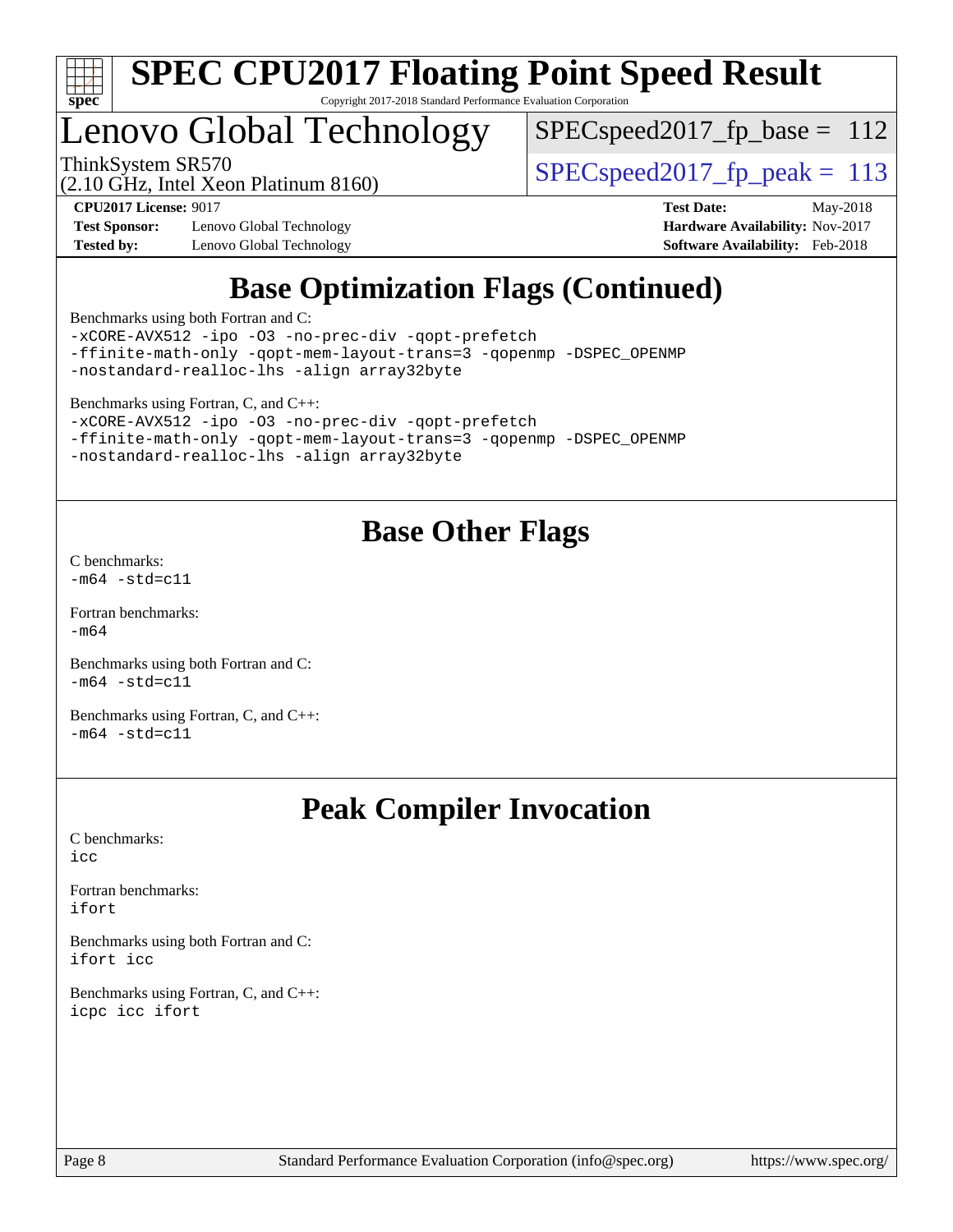

# Lenovo Global Technology

 $SPEC speed2017_fp\_base = 112$ 

(2.10 GHz, Intel Xeon Platinum 8160)

ThinkSystem SR570<br>  $SPEC speed2017$  fp\_peak = 113

**[Test Sponsor:](http://www.spec.org/auto/cpu2017/Docs/result-fields.html#TestSponsor)** Lenovo Global Technology **[Hardware Availability:](http://www.spec.org/auto/cpu2017/Docs/result-fields.html#HardwareAvailability)** Nov-2017 **[Tested by:](http://www.spec.org/auto/cpu2017/Docs/result-fields.html#Testedby)** Lenovo Global Technology **[Software Availability:](http://www.spec.org/auto/cpu2017/Docs/result-fields.html#SoftwareAvailability)** Feb-2018

**[CPU2017 License:](http://www.spec.org/auto/cpu2017/Docs/result-fields.html#CPU2017License)** 9017 **[Test Date:](http://www.spec.org/auto/cpu2017/Docs/result-fields.html#TestDate)** May-2018

## **[Peak Portability Flags](http://www.spec.org/auto/cpu2017/Docs/result-fields.html#PeakPortabilityFlags)**

Same as Base Portability Flags

## **[Peak Optimization Flags](http://www.spec.org/auto/cpu2017/Docs/result-fields.html#PeakOptimizationFlags)**

[C benchmarks](http://www.spec.org/auto/cpu2017/Docs/result-fields.html#Cbenchmarks):

 619.lbm\_s: [-prof-gen](http://www.spec.org/cpu2017/results/res2018q3/cpu2017-20180619-07177.flags.html#user_peakPASS1_CFLAGSPASS1_LDFLAGS619_lbm_s_prof_gen_5aa4926d6013ddb2a31985c654b3eb18169fc0c6952a63635c234f711e6e63dd76e94ad52365559451ec499a2cdb89e4dc58ba4c67ef54ca681ffbe1461d6b36)(pass 1) [-prof-use](http://www.spec.org/cpu2017/results/res2018q3/cpu2017-20180619-07177.flags.html#user_peakPASS2_CFLAGSPASS2_LDFLAGS619_lbm_s_prof_use_1a21ceae95f36a2b53c25747139a6c16ca95bd9def2a207b4f0849963b97e94f5260e30a0c64f4bb623698870e679ca08317ef8150905d41bd88c6f78df73f19)(pass 2) [-O2](http://www.spec.org/cpu2017/results/res2018q3/cpu2017-20180619-07177.flags.html#user_peakPASS1_COPTIMIZE619_lbm_s_f-O2) [-xCORE-AVX512](http://www.spec.org/cpu2017/results/res2018q3/cpu2017-20180619-07177.flags.html#user_peakPASS2_COPTIMIZE619_lbm_s_f-xCORE-AVX512) [-qopt-prefetch](http://www.spec.org/cpu2017/results/res2018q3/cpu2017-20180619-07177.flags.html#user_peakPASS1_COPTIMIZEPASS2_COPTIMIZE619_lbm_s_f-qopt-prefetch) [-ipo](http://www.spec.org/cpu2017/results/res2018q3/cpu2017-20180619-07177.flags.html#user_peakPASS2_COPTIMIZE619_lbm_s_f-ipo) [-O3](http://www.spec.org/cpu2017/results/res2018q3/cpu2017-20180619-07177.flags.html#user_peakPASS2_COPTIMIZE619_lbm_s_f-O3) [-ffinite-math-only](http://www.spec.org/cpu2017/results/res2018q3/cpu2017-20180619-07177.flags.html#user_peakPASS1_COPTIMIZEPASS2_COPTIMIZE619_lbm_s_f_finite_math_only_cb91587bd2077682c4b38af759c288ed7c732db004271a9512da14a4f8007909a5f1427ecbf1a0fb78ff2a814402c6114ac565ca162485bbcae155b5e4258871) [-no-prec-div](http://www.spec.org/cpu2017/results/res2018q3/cpu2017-20180619-07177.flags.html#user_peakPASS2_COPTIMIZE619_lbm_s_f-no-prec-div) [-qopt-mem-layout-trans=3](http://www.spec.org/cpu2017/results/res2018q3/cpu2017-20180619-07177.flags.html#user_peakPASS1_COPTIMIZEPASS2_COPTIMIZE619_lbm_s_f-qopt-mem-layout-trans_de80db37974c74b1f0e20d883f0b675c88c3b01e9d123adea9b28688d64333345fb62bc4a798493513fdb68f60282f9a726aa07f478b2f7113531aecce732043) [-DSPEC\\_SUPPRESS\\_OPENMP](http://www.spec.org/cpu2017/results/res2018q3/cpu2017-20180619-07177.flags.html#suite_peakPASS1_COPTIMIZE619_lbm_s_DSPEC_SUPPRESS_OPENMP) [-qopenmp](http://www.spec.org/cpu2017/results/res2018q3/cpu2017-20180619-07177.flags.html#user_peakPASS2_COPTIMIZE619_lbm_s_qopenmp_16be0c44f24f464004c6784a7acb94aca937f053568ce72f94b139a11c7c168634a55f6653758ddd83bcf7b8463e8028bb0b48b77bcddc6b78d5d95bb1df2967) [-DSPEC\\_OPENMP](http://www.spec.org/cpu2017/results/res2018q3/cpu2017-20180619-07177.flags.html#suite_peakPASS2_COPTIMIZE619_lbm_s_DSPEC_OPENMP)

 638.imagick\_s: [-xCORE-AVX512](http://www.spec.org/cpu2017/results/res2018q3/cpu2017-20180619-07177.flags.html#user_peakCOPTIMIZE638_imagick_s_f-xCORE-AVX512) [-ipo](http://www.spec.org/cpu2017/results/res2018q3/cpu2017-20180619-07177.flags.html#user_peakCOPTIMIZE638_imagick_s_f-ipo) [-O3](http://www.spec.org/cpu2017/results/res2018q3/cpu2017-20180619-07177.flags.html#user_peakCOPTIMIZE638_imagick_s_f-O3) [-no-prec-div](http://www.spec.org/cpu2017/results/res2018q3/cpu2017-20180619-07177.flags.html#user_peakCOPTIMIZE638_imagick_s_f-no-prec-div) [-qopt-prefetch](http://www.spec.org/cpu2017/results/res2018q3/cpu2017-20180619-07177.flags.html#user_peakCOPTIMIZE638_imagick_s_f-qopt-prefetch) [-ffinite-math-only](http://www.spec.org/cpu2017/results/res2018q3/cpu2017-20180619-07177.flags.html#user_peakCOPTIMIZE638_imagick_s_f_finite_math_only_cb91587bd2077682c4b38af759c288ed7c732db004271a9512da14a4f8007909a5f1427ecbf1a0fb78ff2a814402c6114ac565ca162485bbcae155b5e4258871) [-qopt-mem-layout-trans=3](http://www.spec.org/cpu2017/results/res2018q3/cpu2017-20180619-07177.flags.html#user_peakCOPTIMIZE638_imagick_s_f-qopt-mem-layout-trans_de80db37974c74b1f0e20d883f0b675c88c3b01e9d123adea9b28688d64333345fb62bc4a798493513fdb68f60282f9a726aa07f478b2f7113531aecce732043) [-qopenmp](http://www.spec.org/cpu2017/results/res2018q3/cpu2017-20180619-07177.flags.html#user_peakCOPTIMIZE638_imagick_s_qopenmp_16be0c44f24f464004c6784a7acb94aca937f053568ce72f94b139a11c7c168634a55f6653758ddd83bcf7b8463e8028bb0b48b77bcddc6b78d5d95bb1df2967) [-DSPEC\\_OPENMP](http://www.spec.org/cpu2017/results/res2018q3/cpu2017-20180619-07177.flags.html#suite_peakCOPTIMIZE638_imagick_s_DSPEC_OPENMP)

644.nab\_s: Same as 638.imagick\_s

[Fortran benchmarks](http://www.spec.org/auto/cpu2017/Docs/result-fields.html#Fortranbenchmarks): [-prof-gen](http://www.spec.org/cpu2017/results/res2018q3/cpu2017-20180619-07177.flags.html#user_FCpeak_prof_gen_5aa4926d6013ddb2a31985c654b3eb18169fc0c6952a63635c234f711e6e63dd76e94ad52365559451ec499a2cdb89e4dc58ba4c67ef54ca681ffbe1461d6b36)(pass 1) [-prof-use](http://www.spec.org/cpu2017/results/res2018q3/cpu2017-20180619-07177.flags.html#user_FCpeak_prof_use_1a21ceae95f36a2b53c25747139a6c16ca95bd9def2a207b4f0849963b97e94f5260e30a0c64f4bb623698870e679ca08317ef8150905d41bd88c6f78df73f19)(pass 2) [-DSPEC\\_SUPPRESS\\_OPENMP](http://www.spec.org/cpu2017/results/res2018q3/cpu2017-20180619-07177.flags.html#suite_FCpeak_DSPEC_SUPPRESS_OPENMP) [-DSPEC\\_OPENMP](http://www.spec.org/cpu2017/results/res2018q3/cpu2017-20180619-07177.flags.html#suite_FCpeak_DSPEC_OPENMP) [-O2](http://www.spec.org/cpu2017/results/res2018q3/cpu2017-20180619-07177.flags.html#user_FCpeak_f-O2) [-xCORE-AVX512](http://www.spec.org/cpu2017/results/res2018q3/cpu2017-20180619-07177.flags.html#user_FCpeak_f-xCORE-AVX512) [-qopt-prefetch](http://www.spec.org/cpu2017/results/res2018q3/cpu2017-20180619-07177.flags.html#user_FCpeak_f-qopt-prefetch) [-ipo](http://www.spec.org/cpu2017/results/res2018q3/cpu2017-20180619-07177.flags.html#user_FCpeak_f-ipo) [-O3](http://www.spec.org/cpu2017/results/res2018q3/cpu2017-20180619-07177.flags.html#user_FCpeak_f-O3) [-ffinite-math-only](http://www.spec.org/cpu2017/results/res2018q3/cpu2017-20180619-07177.flags.html#user_FCpeak_f_finite_math_only_cb91587bd2077682c4b38af759c288ed7c732db004271a9512da14a4f8007909a5f1427ecbf1a0fb78ff2a814402c6114ac565ca162485bbcae155b5e4258871) [-no-prec-div](http://www.spec.org/cpu2017/results/res2018q3/cpu2017-20180619-07177.flags.html#user_FCpeak_f-no-prec-div) [-qopt-mem-layout-trans=3](http://www.spec.org/cpu2017/results/res2018q3/cpu2017-20180619-07177.flags.html#user_FCpeak_f-qopt-mem-layout-trans_de80db37974c74b1f0e20d883f0b675c88c3b01e9d123adea9b28688d64333345fb62bc4a798493513fdb68f60282f9a726aa07f478b2f7113531aecce732043) [-qopenmp](http://www.spec.org/cpu2017/results/res2018q3/cpu2017-20180619-07177.flags.html#user_FCpeak_qopenmp_16be0c44f24f464004c6784a7acb94aca937f053568ce72f94b139a11c7c168634a55f6653758ddd83bcf7b8463e8028bb0b48b77bcddc6b78d5d95bb1df2967) [-nostandard-realloc-lhs](http://www.spec.org/cpu2017/results/res2018q3/cpu2017-20180619-07177.flags.html#user_FCpeak_f_2003_std_realloc_82b4557e90729c0f113870c07e44d33d6f5a304b4f63d4c15d2d0f1fab99f5daaed73bdb9275d9ae411527f28b936061aa8b9c8f2d63842963b95c9dd6426b8a) [-align array32byte](http://www.spec.org/cpu2017/results/res2018q3/cpu2017-20180619-07177.flags.html#user_FCpeak_align_array32byte_b982fe038af199962ba9a80c053b8342c548c85b40b8e86eb3cc33dee0d7986a4af373ac2d51c3f7cf710a18d62fdce2948f201cd044323541f22fc0fffc51b6)

[Benchmarks using both Fortran and C](http://www.spec.org/auto/cpu2017/Docs/result-fields.html#BenchmarksusingbothFortranandC):

 621.wrf\_s: [-prof-gen](http://www.spec.org/cpu2017/results/res2018q3/cpu2017-20180619-07177.flags.html#user_peakPASS1_CFLAGSPASS1_FFLAGSPASS1_LDFLAGS621_wrf_s_prof_gen_5aa4926d6013ddb2a31985c654b3eb18169fc0c6952a63635c234f711e6e63dd76e94ad52365559451ec499a2cdb89e4dc58ba4c67ef54ca681ffbe1461d6b36)(pass 1) [-prof-use](http://www.spec.org/cpu2017/results/res2018q3/cpu2017-20180619-07177.flags.html#user_peakPASS2_CFLAGSPASS2_FFLAGSPASS2_LDFLAGS621_wrf_s_prof_use_1a21ceae95f36a2b53c25747139a6c16ca95bd9def2a207b4f0849963b97e94f5260e30a0c64f4bb623698870e679ca08317ef8150905d41bd88c6f78df73f19)(pass 2) [-O2](http://www.spec.org/cpu2017/results/res2018q3/cpu2017-20180619-07177.flags.html#user_peakPASS1_COPTIMIZEPASS1_FOPTIMIZE621_wrf_s_f-O2) [-xCORE-AVX512](http://www.spec.org/cpu2017/results/res2018q3/cpu2017-20180619-07177.flags.html#user_peakPASS2_COPTIMIZEPASS2_FOPTIMIZE621_wrf_s_f-xCORE-AVX512) [-qopt-prefetch](http://www.spec.org/cpu2017/results/res2018q3/cpu2017-20180619-07177.flags.html#user_peakPASS1_COPTIMIZEPASS1_FOPTIMIZEPASS2_COPTIMIZEPASS2_FOPTIMIZE621_wrf_s_f-qopt-prefetch) [-ipo](http://www.spec.org/cpu2017/results/res2018q3/cpu2017-20180619-07177.flags.html#user_peakPASS2_COPTIMIZEPASS2_FOPTIMIZE621_wrf_s_f-ipo) [-O3](http://www.spec.org/cpu2017/results/res2018q3/cpu2017-20180619-07177.flags.html#user_peakPASS2_COPTIMIZEPASS2_FOPTIMIZE621_wrf_s_f-O3) [-ffinite-math-only](http://www.spec.org/cpu2017/results/res2018q3/cpu2017-20180619-07177.flags.html#user_peakPASS1_COPTIMIZEPASS1_FOPTIMIZEPASS2_COPTIMIZEPASS2_FOPTIMIZE621_wrf_s_f_finite_math_only_cb91587bd2077682c4b38af759c288ed7c732db004271a9512da14a4f8007909a5f1427ecbf1a0fb78ff2a814402c6114ac565ca162485bbcae155b5e4258871) [-no-prec-div](http://www.spec.org/cpu2017/results/res2018q3/cpu2017-20180619-07177.flags.html#user_peakPASS2_COPTIMIZEPASS2_FOPTIMIZE621_wrf_s_f-no-prec-div) [-qopt-mem-layout-trans=3](http://www.spec.org/cpu2017/results/res2018q3/cpu2017-20180619-07177.flags.html#user_peakPASS1_COPTIMIZEPASS1_FOPTIMIZEPASS2_COPTIMIZEPASS2_FOPTIMIZE621_wrf_s_f-qopt-mem-layout-trans_de80db37974c74b1f0e20d883f0b675c88c3b01e9d123adea9b28688d64333345fb62bc4a798493513fdb68f60282f9a726aa07f478b2f7113531aecce732043) [-DSPEC\\_SUPPRESS\\_OPENMP](http://www.spec.org/cpu2017/results/res2018q3/cpu2017-20180619-07177.flags.html#suite_peakPASS1_COPTIMIZEPASS1_FOPTIMIZE621_wrf_s_DSPEC_SUPPRESS_OPENMP) [-qopenmp](http://www.spec.org/cpu2017/results/res2018q3/cpu2017-20180619-07177.flags.html#user_peakPASS2_COPTIMIZEPASS2_FOPTIMIZE621_wrf_s_qopenmp_16be0c44f24f464004c6784a7acb94aca937f053568ce72f94b139a11c7c168634a55f6653758ddd83bcf7b8463e8028bb0b48b77bcddc6b78d5d95bb1df2967) [-DSPEC\\_OPENMP](http://www.spec.org/cpu2017/results/res2018q3/cpu2017-20180619-07177.flags.html#suite_peakPASS2_COPTIMIZEPASS2_FOPTIMIZE621_wrf_s_DSPEC_OPENMP) [-nostandard-realloc-lhs](http://www.spec.org/cpu2017/results/res2018q3/cpu2017-20180619-07177.flags.html#user_peakEXTRA_FOPTIMIZE621_wrf_s_f_2003_std_realloc_82b4557e90729c0f113870c07e44d33d6f5a304b4f63d4c15d2d0f1fab99f5daaed73bdb9275d9ae411527f28b936061aa8b9c8f2d63842963b95c9dd6426b8a) [-align array32byte](http://www.spec.org/cpu2017/results/res2018q3/cpu2017-20180619-07177.flags.html#user_peakEXTRA_FOPTIMIZE621_wrf_s_align_array32byte_b982fe038af199962ba9a80c053b8342c548c85b40b8e86eb3cc33dee0d7986a4af373ac2d51c3f7cf710a18d62fdce2948f201cd044323541f22fc0fffc51b6)

 627.cam4\_s: [-xCORE-AVX512](http://www.spec.org/cpu2017/results/res2018q3/cpu2017-20180619-07177.flags.html#user_peakCOPTIMIZEFOPTIMIZE627_cam4_s_f-xCORE-AVX512) [-ipo](http://www.spec.org/cpu2017/results/res2018q3/cpu2017-20180619-07177.flags.html#user_peakCOPTIMIZEFOPTIMIZE627_cam4_s_f-ipo) [-O3](http://www.spec.org/cpu2017/results/res2018q3/cpu2017-20180619-07177.flags.html#user_peakCOPTIMIZEFOPTIMIZE627_cam4_s_f-O3) [-no-prec-div](http://www.spec.org/cpu2017/results/res2018q3/cpu2017-20180619-07177.flags.html#user_peakCOPTIMIZEFOPTIMIZE627_cam4_s_f-no-prec-div) [-qopt-prefetch](http://www.spec.org/cpu2017/results/res2018q3/cpu2017-20180619-07177.flags.html#user_peakCOPTIMIZEFOPTIMIZE627_cam4_s_f-qopt-prefetch) [-ffinite-math-only](http://www.spec.org/cpu2017/results/res2018q3/cpu2017-20180619-07177.flags.html#user_peakCOPTIMIZEFOPTIMIZE627_cam4_s_f_finite_math_only_cb91587bd2077682c4b38af759c288ed7c732db004271a9512da14a4f8007909a5f1427ecbf1a0fb78ff2a814402c6114ac565ca162485bbcae155b5e4258871) [-qopt-mem-layout-trans=3](http://www.spec.org/cpu2017/results/res2018q3/cpu2017-20180619-07177.flags.html#user_peakCOPTIMIZEFOPTIMIZE627_cam4_s_f-qopt-mem-layout-trans_de80db37974c74b1f0e20d883f0b675c88c3b01e9d123adea9b28688d64333345fb62bc4a798493513fdb68f60282f9a726aa07f478b2f7113531aecce732043) [-qopenmp](http://www.spec.org/cpu2017/results/res2018q3/cpu2017-20180619-07177.flags.html#user_peakCOPTIMIZEFOPTIMIZE627_cam4_s_qopenmp_16be0c44f24f464004c6784a7acb94aca937f053568ce72f94b139a11c7c168634a55f6653758ddd83bcf7b8463e8028bb0b48b77bcddc6b78d5d95bb1df2967) [-DSPEC\\_OPENMP](http://www.spec.org/cpu2017/results/res2018q3/cpu2017-20180619-07177.flags.html#suite_peakCOPTIMIZEFOPTIMIZE627_cam4_s_DSPEC_OPENMP) [-nostandard-realloc-lhs](http://www.spec.org/cpu2017/results/res2018q3/cpu2017-20180619-07177.flags.html#user_peakEXTRA_FOPTIMIZE627_cam4_s_f_2003_std_realloc_82b4557e90729c0f113870c07e44d33d6f5a304b4f63d4c15d2d0f1fab99f5daaed73bdb9275d9ae411527f28b936061aa8b9c8f2d63842963b95c9dd6426b8a) [-align array32byte](http://www.spec.org/cpu2017/results/res2018q3/cpu2017-20180619-07177.flags.html#user_peakEXTRA_FOPTIMIZE627_cam4_s_align_array32byte_b982fe038af199962ba9a80c053b8342c548c85b40b8e86eb3cc33dee0d7986a4af373ac2d51c3f7cf710a18d62fdce2948f201cd044323541f22fc0fffc51b6)

628.pop2\_s: Same as 621.wrf\_s

```
Benchmarks using Fortran, C, and C++: 
-prof-gen(pass 1) -prof-use(pass 2) -O2 -xCORE-AVX512 -qopt-prefetch
-ipo -O3 -ffinite-math-only -no-prec-div -qopt-mem-layout-trans=3
-DSPEC_SUPPRESS_OPENMP -qopenmp -DSPEC_OPENMP -nostandard-realloc-lhs
-align array32byte
```